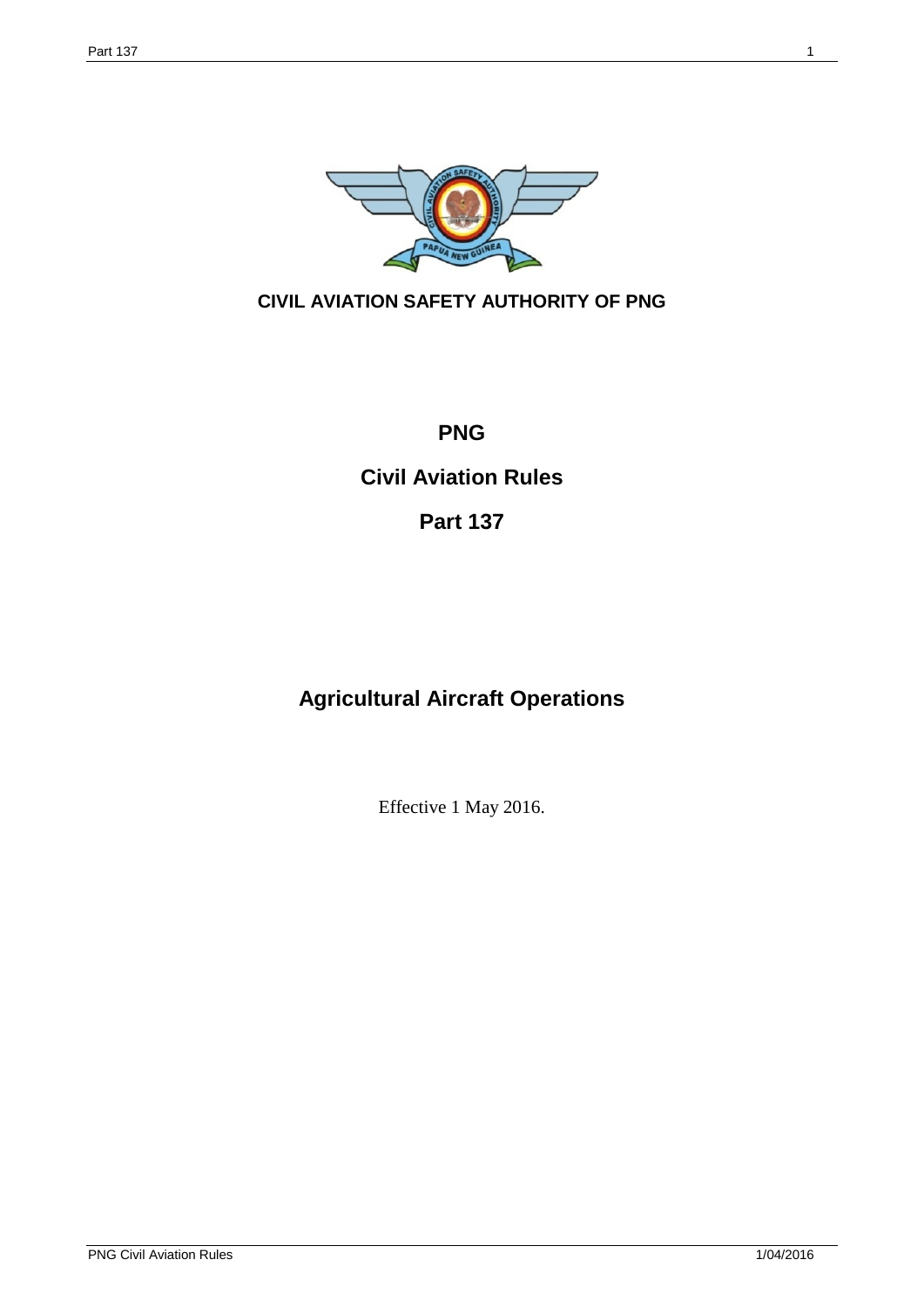## **DESCRIPTION**

Part 137 prescribes the operating rules for agricultural aircraft operations that are additional to, or exceptions from, Part 91. This Part also contains the rules for the certification of commercial agricultural aircraft operations under Part 137 certifications.

• Agricultural Aircraft

The objective is to standardise the rules for agricultural aircraft operators by establishing rules applicable to-

- a person performing an agricultural aircraft operations
- a holder of an agricultural aircraft operator certificate conducting an agricultural operation
- a pilot performing an agricultural operation
- additional aircraft equipment, instrument, and certification requirements and specifications
- aircraft maintenance
- crew training and competency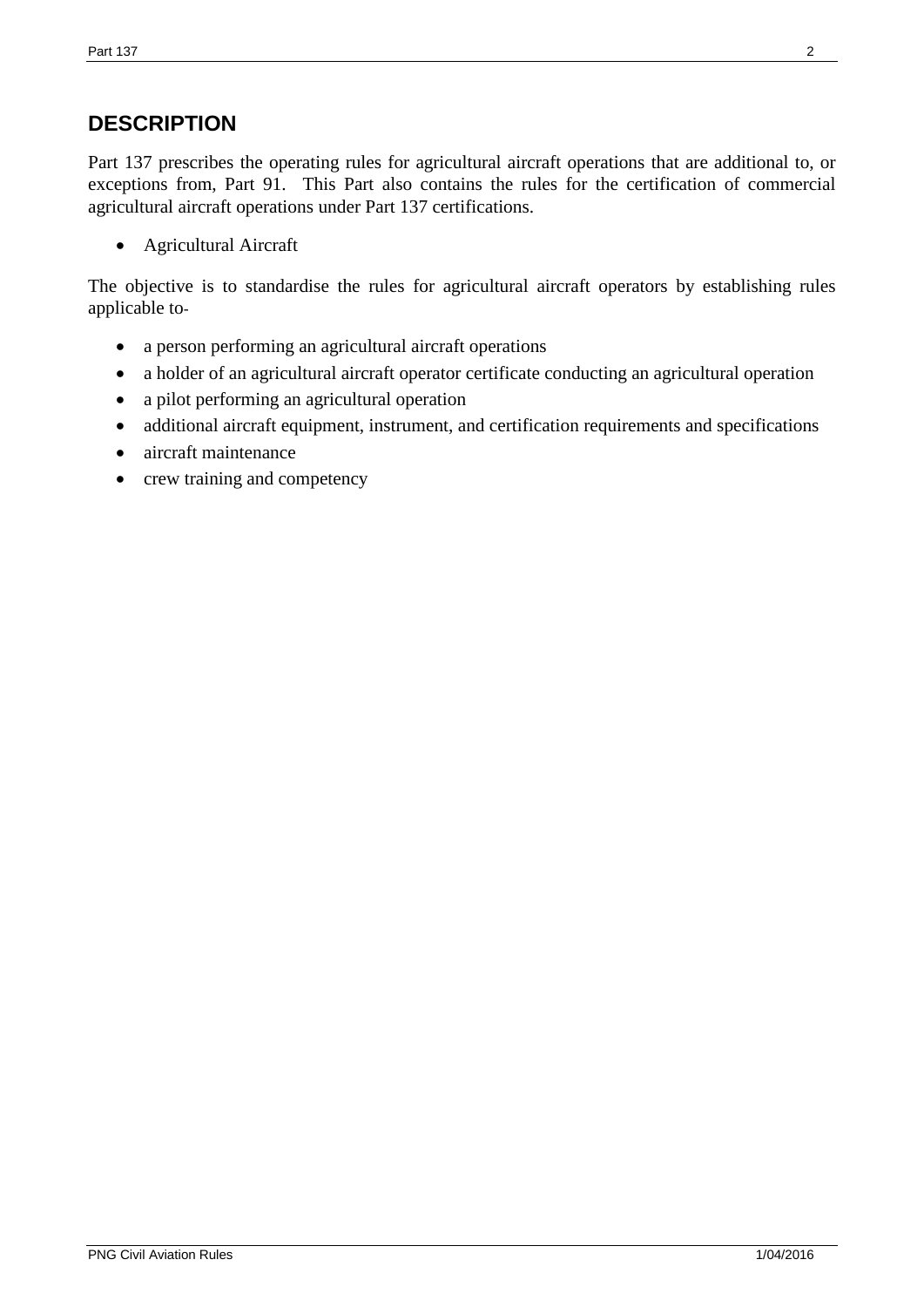## **Bulletin**

This Part first came into force on 1 January 2004 and now incorporates the following amendments:

| Amendment   | <b>Effective Date</b> |
|-------------|-----------------------|
| Amendment 1 | 1 January 2011        |
| Amendment 2 | 1 May 2016.           |

*Summary of amendments:*

Amendment 2:

(Docket 15/137/1) Subpart A Rule 137.3(b) is inserted to exempt requirements for agricultural rating when performing training to obtain a rating under direct supervision, or other agricultural operations such as dropping farm supplies or materials in rural areas, agricultural, forest or water surveying, feeding or transferring livestock on farms in rural areas.

Subpart A Rule 137.9 is revoked.

Subpart B Rule 137.59 is amended to include a pilot being trained to perform agricultural aircraft operations.

Subpart C Rule 137.107 and 137.109 is amended to include a pilot being trained to perform agricultural operations.

Subpart D Rule 137.151 and Rule 137.157(a) has been amended to reflect current PNG application form.

Subpart F Rule 137.253(2) ((i) and Rule 137.259(4) is amended to correct the error in the Appendix lettering.

Subpart G Rule 137.301 is revoked and now reserved.

Appendix D is replaced with C and consequential amendments within the rule is carried accordingly.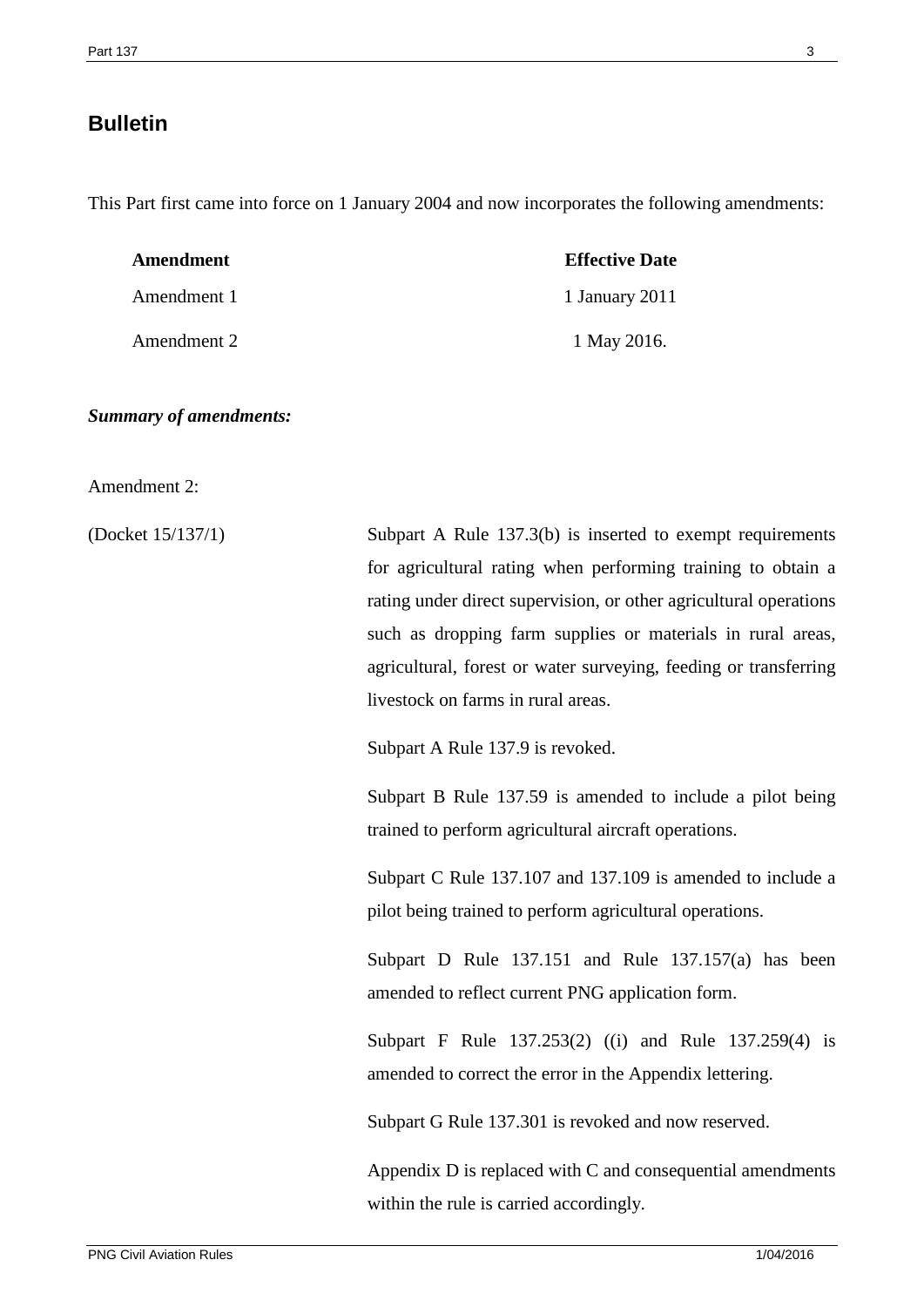# **Schedule of Rules**

|         | <b>Schedule of Rules</b>                                   | $4 - 5$        |
|---------|------------------------------------------------------------|----------------|
|         | <b>Subpart A-General</b>                                   | 6              |
|         |                                                            |                |
|         |                                                            |                |
|         |                                                            |                |
|         |                                                            |                |
|         | <b>Subpart B - Flight Rules</b>                            | $\overline{7}$ |
|         |                                                            |                |
|         |                                                            |                |
|         |                                                            |                |
|         |                                                            |                |
|         |                                                            |                |
|         | <b>Subpart C - Special Flight Rules</b>                    | 8              |
|         |                                                            |                |
|         |                                                            |                |
|         |                                                            |                |
|         |                                                            |                |
|         |                                                            |                |
|         | <b>Subpart D - Commercial Operations - General</b>         | 9              |
| 137.151 |                                                            |                |
|         |                                                            |                |
| 137.155 |                                                            |                |
|         |                                                            |                |
|         | Subpart E - Commercial Operations - Operating Requirements | 10             |
|         |                                                            | 10             |
|         |                                                            |                |
| 137.205 |                                                            |                |
| 137.207 |                                                            |                |
| 137.209 |                                                            |                |
|         | <b>Subpart F - Instruments and Equipment</b>               | 12             |
| 137.251 |                                                            |                |
| 137.253 |                                                            |                |
| 137.255 |                                                            |                |
| 137.257 |                                                            |                |
|         |                                                            |                |
|         | <b>Subpart G - Reserved</b>                                | 13             |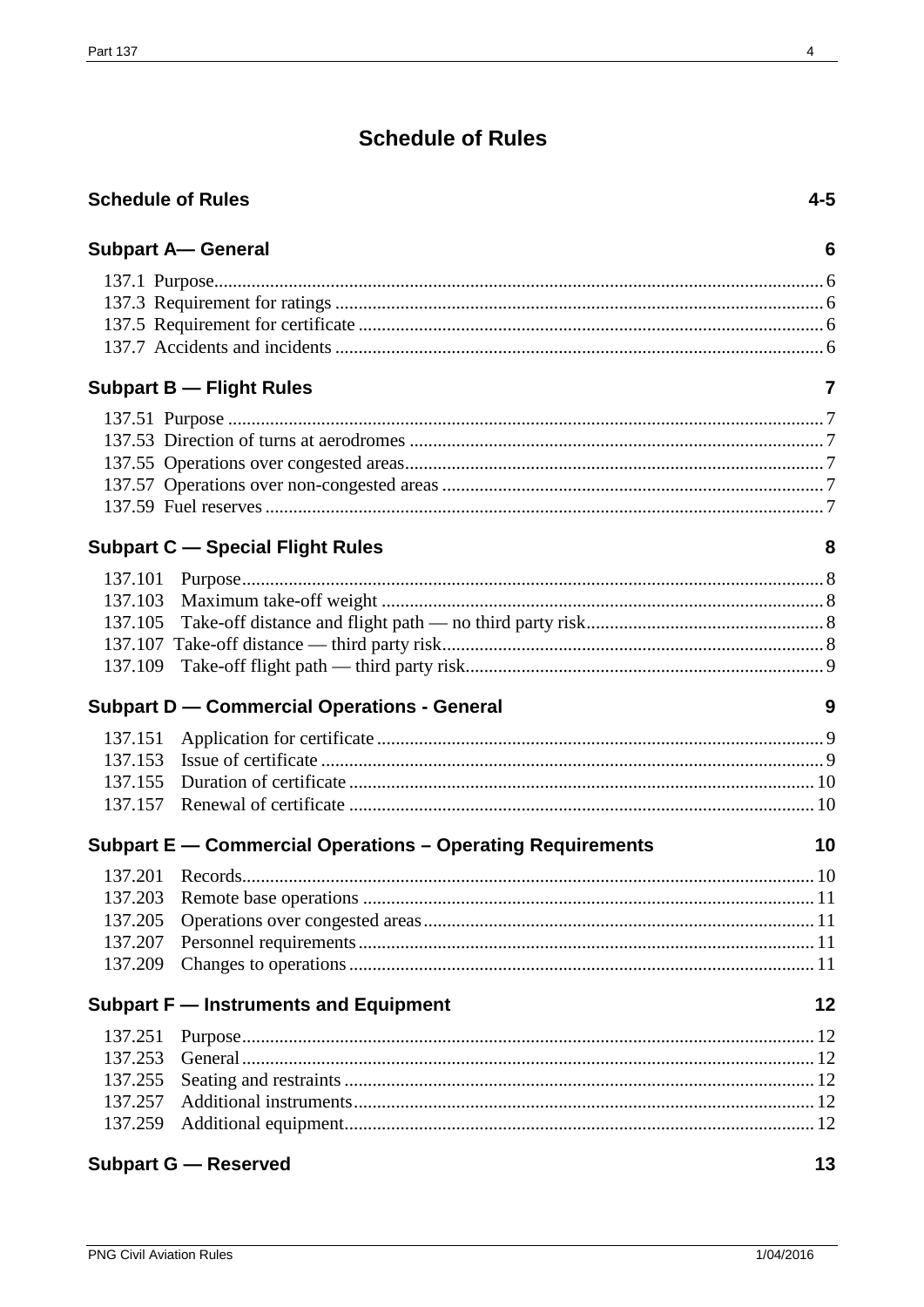| Appendix A — Third Party Risk                                         | 13 |
|-----------------------------------------------------------------------|----|
| Appendix B — Overload Weight Determination                            | 13 |
| Appendix C — Instruments and Equipment Airworthiness Design Standards | 14 |

 $\overline{\phantom{0}}$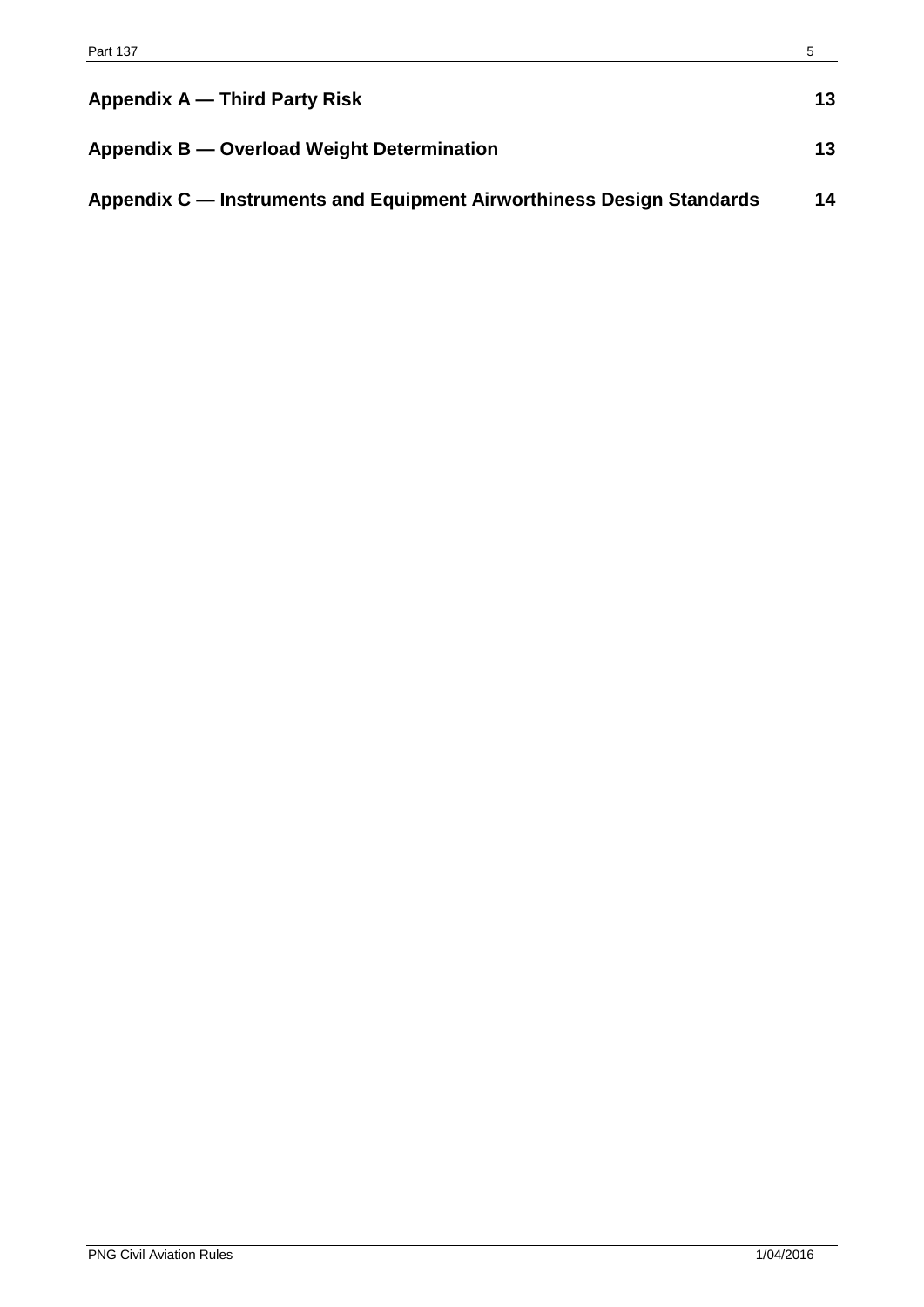# **Subpart A — General**

#### **137.1 Purpose**

This Part prescribes—

- (1) rules additional to the general operating and flight rules in Part 91, for a pilot performing, or being trained to perform, an agricultural aircraft operation; and
- (2) exceptions from the general operating and flight rules in Part 91 for a pilot performing, or being trained to perform, an agricultural aircraft operation; and
- (3) rules governing the certification and operation of a person performing a commercial agricultural aircraft operation.

#### **137.3 Requirement for ratings**

- (a) A pilot performing an agricultural aircraft operation must hold—
	- (1) a current and applicable agricultural rating issued under Part 61 for the category of aircraft used; and
	- (2) a current pilot chemical rating issued under Part 61, if dispensing an agricultural chemical.
- (b) Paragraph (a)(1) does not apply to-
	- (1) a pilot training for an agricultural rating under the direct supervision of a holder of a Category E flight instructor rating issued under Part 61; or
	- (2) a pilot performing any of the following agricultural aircraft operations:
		- (i) dropping farm supplies on farms in rural areas or delivering farm materials to farms in rural areas;
		- (ii) agricultural, forest or water area surveying at a height of less than 500 feet above terrain;
		- (iii) feeding or transferring livestock on farms in rural areas

#### **137.5 Requirement for certificate**

No person may perform a commercial agricultural aircraft operation except under the authority of, and in accordance with the provisions of, an agricultural aircraft operator certificate issued in accordance with Subpart D.

#### **137.7 Accidents and incidents**

A person performing an agricultural aircraft operation who is involved in an accident or incident must notify the Director of the accident or incident in accordance with Part 12.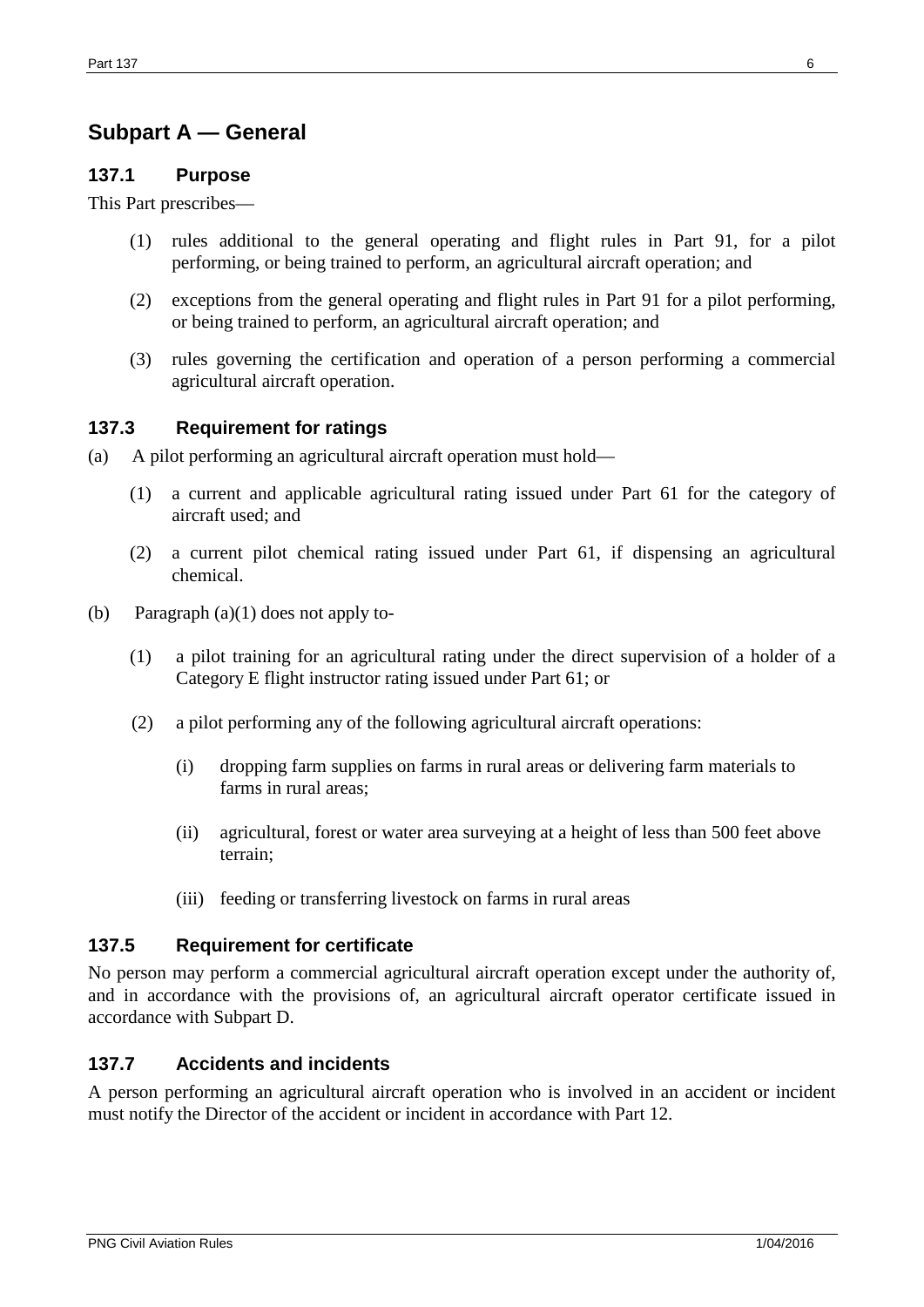## **Subpart B — Flight Rules**

### **137.51 Purpose**

This Subpart prescribes additional rules to, and exceptions from, the general operating and flight rules in Part 91, for a pilot performing, or being trained to perform, an agricultural aircraft operation.

### **137.53 Direction of turns at aerodromes**

A pilot performing an agricultural aircraft operation may turn in a direction other than that prescribed in Part 91 or under Part 93, when approaching for a landing at, or after take-off from, an aerodrome if—

- (1) the aerodrome is used solely for agricultural aircraft operations; or
- (2) the aerodrome displays the ground signal prescribed in Part 91 indicating that an agricultural aircraft operation is being conducted from that aerodrome.

#### **137.55 Operations over congested areas**

Notwithstanding Part 91, a pilot performing an agricultural aircraft operation over a congested area of a city, town, or settlement may, for the proper accomplishment of the operation, fly below the minimum height prescribed in Part 91 if—

- (1) the pilot performs the operation on behalf of a Government department or Crown entity; and
- (2) the pilot performs the operation in accordance with conditions and limitations prescribed by the Director; and
- (3) the pilot performs the operation under the authority of an agricultural aircraft operator certificate issued in accordance with this Part; and
- (4) the holder of the agricultural aircraft operator certificate has complied with 137.205.

#### **137.57 Operations over non-congested areas**

Notwithstanding Part 91, a pilot performing, or being trained to perform, an agricultural aircraft operation over any area other than a congested area of a city, town, or settlement, may fly at any altitude and at any distance from an obstruction if—

- (1) the operation is performed without creating a hazard to persons or property on the surface; and
- (2) the altitude and distance for all approaches, turnarounds, and departures are necessary for the operation.

#### **137.59 Fuel reserves**

Notwithstanding Part 91, a pilot performing, or being trained to perform, an agricultural aircraft operation must ensure that the aircraft has the following minimum fuel reserves:

(1) for aeroplanes, 30 minutes flight time; or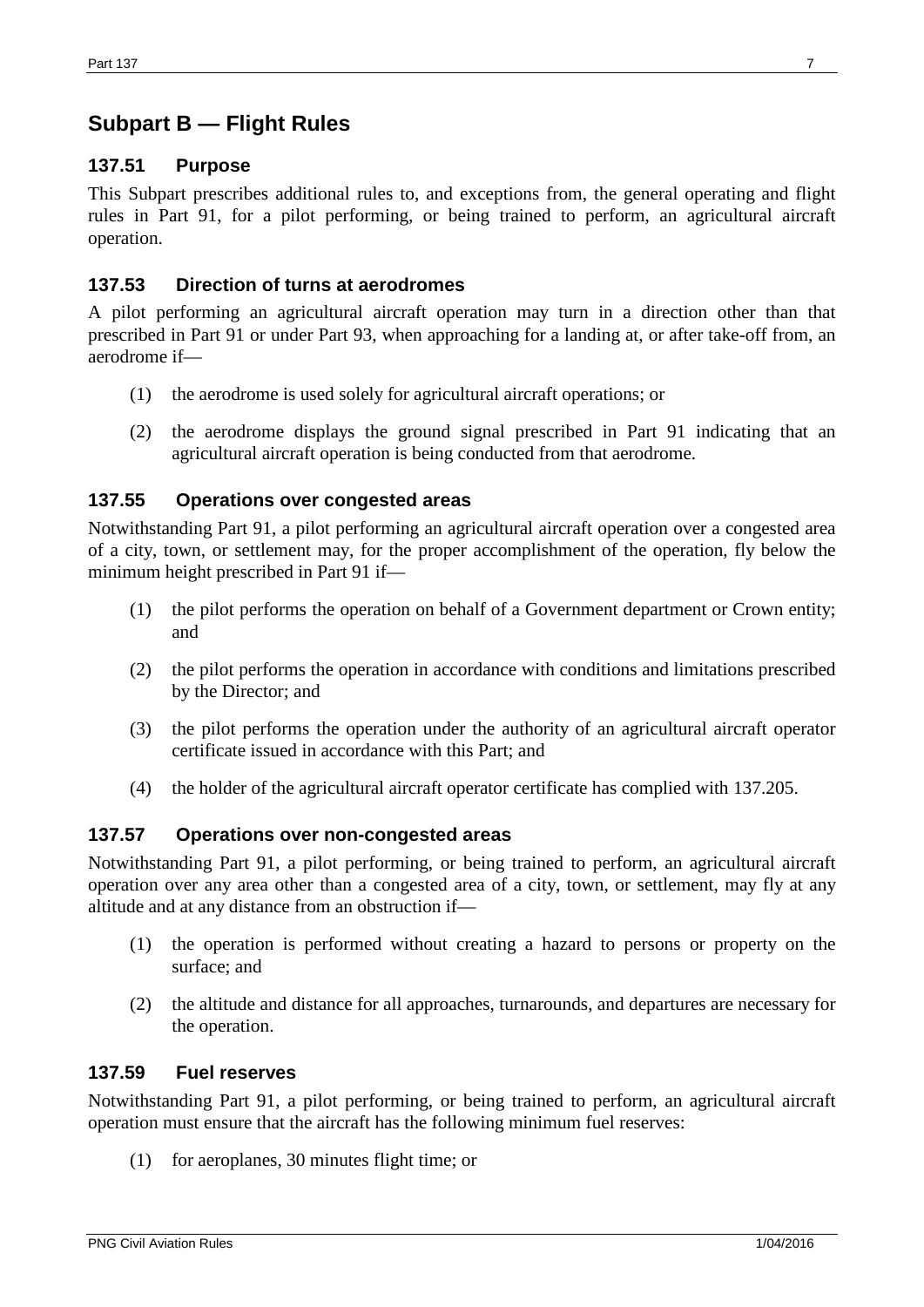(2) for helicopters, 3 times the anticipated flight time or 20 minutes flight time, whichever is the lesser.

# **Subpart C — Special Flight Rules**

### **137.101 Purpose**

This Subpart prescribes exceptions to the general operating and flight rules in Part 91 for a pilot performing an agricultural aircraft operation in an aeroplane issued with a restricted category airworthiness certificate under Part 21 Subpart H for the purpose of an agricultural aircraft operation.

### **137.103 Maximum take-off weight**

(a) Notwithstanding Part 91 and subject to paragraph (b), a pilot performing an agricultural aircraft operation in an aeroplane must not take-off at a weight greater than the MCTOW prescribed in the aeroplane's flight manual unless—

- (1) the pilot complies with the procedures listed in Appendix B; and
- (2) the aeroplane is equipped with a jettison system that, in accordance with D.5, is capable of discharging not less than 80 percent of the aeroplane's maximum hopper load within five seconds of the pilot initiating the jettison action.

(b) Where there is a third party risk as defined in Appendix A, the pilot must determine the maximum take-off weight in accordance with 137.107 and 137.109.

### **137.105 Take-off distance and flight path — no third party risk**

A pilot performing an agricultural aircraft operation in an aeroplane where there is no third party risk as defined in Appendix A is not required to comply with the following:

- (1) the take-off distance specified in the aeroplane flight manual;
- (2) the take-off flight path gradient specified in the aeroplane flight manual.

#### **137.107 Take-off distance — third party risk**

(a) Subject to paragraph (b), a pilot performing, or being trained to perform, an agricultural aircraft operation in an aeroplane, where there is a third party risk as defined in Appendix A, must ensure that the take-off distance available is greater than the take-off distance specified in the aeroplane flight manual multiplied by a factor of 1.2.

- (b) When calculating the take-off distance, the pilot must take the following factors into account:
	- (1) the weight of the aeroplane at the commencement of the take-off run;
	- (2) the pressure altitude of the aerodrome;
	- (3) the ambient temperature at the aerodrome;
	- (4) the runway surface type and condition;
	- (5) the runway slope in the direction of take-off;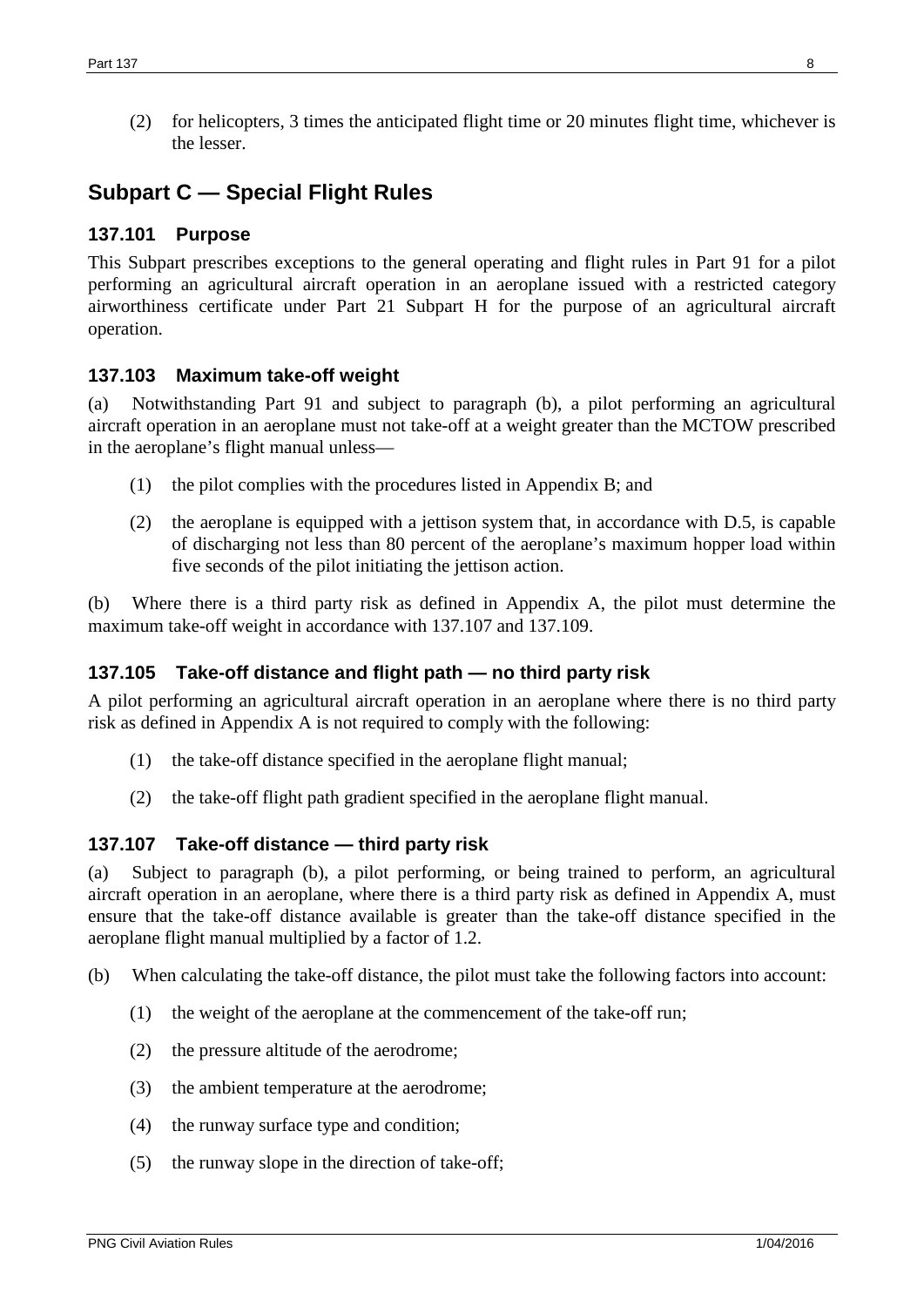(6) not more than 50% of the headwind component or not less than 150% of the tailwind component.

### **137.109 Take-off flight path — third party risk**

(a) Subject to paragraph (b), a pilot performing, or being trained to perform, an agricultural aircraft operation in an aeroplane where there is a third party risk as defined in Appendix A must ensure that the take-off flight path clears all obstacles by—

- (1) a vertical distance of at least 50 feet plus 0.025D; or
- (2) a lateral distance of at least 30 metres plus 0.1D—

where D is the horizontal distance travelled by the aircraft from the end of the take-off distance available.

(b) When calculating compliance with paragraph (a), the pilot must take the following factors into account:

- (1) the take-off flight path must begin at a height of 50 feet above the take-off surface at the end of the take-off distance required by rule 137.105 and end at a height of 500 feet above the take-off surface;
- (2) the aeroplane must not be banked at an angle exceeding 20 degrees;
- (3) obstacles which have a lateral distance greater than 150 metres from the planned flight path may be disregarded.

## **Subpart D — Commercial Operations - General**

#### **137.151 Application for certificate**

An applicant for the grant of an agricultural aircraft operator certificate must complete form CAA 24137/01 and submit it to the Director with a payment of the appropriate application fee prescribed by regulations made under the Act.

#### **137.153 Issue of certificate**

Subject to Section 9 of the Act an applicant is entitled to an agricultural aircraft operator certificate if the Director is satisfied that the applicant——

- (1) has engaged a senior person as the Chief Executive who has the authority to ensure that all activities can be financed and carried out in accordance with this Part; and
- (2) has engaged a senior person as the Chief Pilot who holds a current chemical rating if applicable and—
	- (i) has held or holds a current Grade 1 agricultural rating issued under Part 61; and
	- (ii) has practical experience, acceptable to the Director, appropriate for the type of operation being conducted; and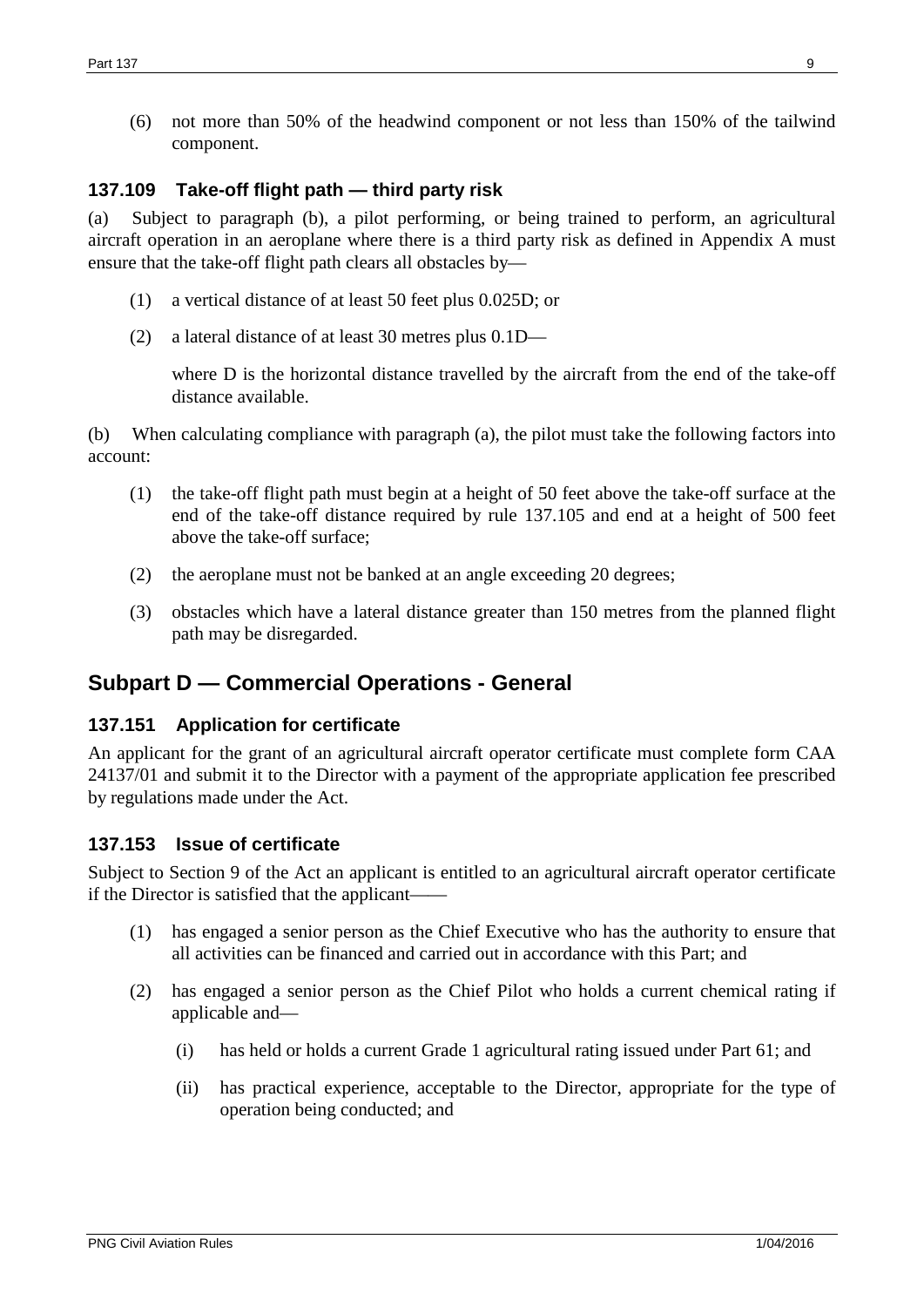- (3) the applicant and the senior person or senior persons required under paragraphs (1) and (2) are fit and proper persons; and
- (4) the granting of the certificate is not contrary to the interests of aviation safety.

#### **137.155 Duration of certificate**

(a) An agricultural aircraft operator certificate may be granted or renewed for a period of up to 5 years.

(b) An agricultural aircraft operator certificate remains in force until it expires or is suspended or revoked.

(c) The holder of an agricultural aircraft operator certificate that expires or is revoked must immediately surrender the certificate to the Director.

(d) The holder of an agricultural aircraft operator certificate that is suspended must immediately produce the certificate to the Director for appropriate endorsement.

#### **137.157 Renewal of certificate**

(a) An application for the renewal of an agricultural aircraft operator certificate must be made on form CAA 137/01.

(b) The application must be submitted to the Director before the application renewal date specified on the certificate or if no such date is specified, not less than 60 days before the certificate expires.

## **Subpart E — Commercial Operations – Operating Requirements**

#### **137.201 Records**

(a) The holder of an agricultural aircraft operator certificate must maintain accurate records at the certificate holder's principal place of operation of the following:

- (1) the name and address of each client;
- (2) the date of each agricultural aircraft operation;
- (3) the name and quantity of the material that is dispensed on each agricultural aircraft operation;
- (4) the name, address, flight crew licence number, and rating details of each pilot performing an agricultural aircraft operation;
- (5) the date each pilot was issued with their agricultural rating or the date of the last successful completion by each pilot of the annual competency check required in accordance with Part 61, whichever occurred later;
- (6) where applicable, the date each pilot was issued with their chemical rating or the date of the last successful completion by each pilot of the refresher course required in accordance with Part 61, whichever occurred later.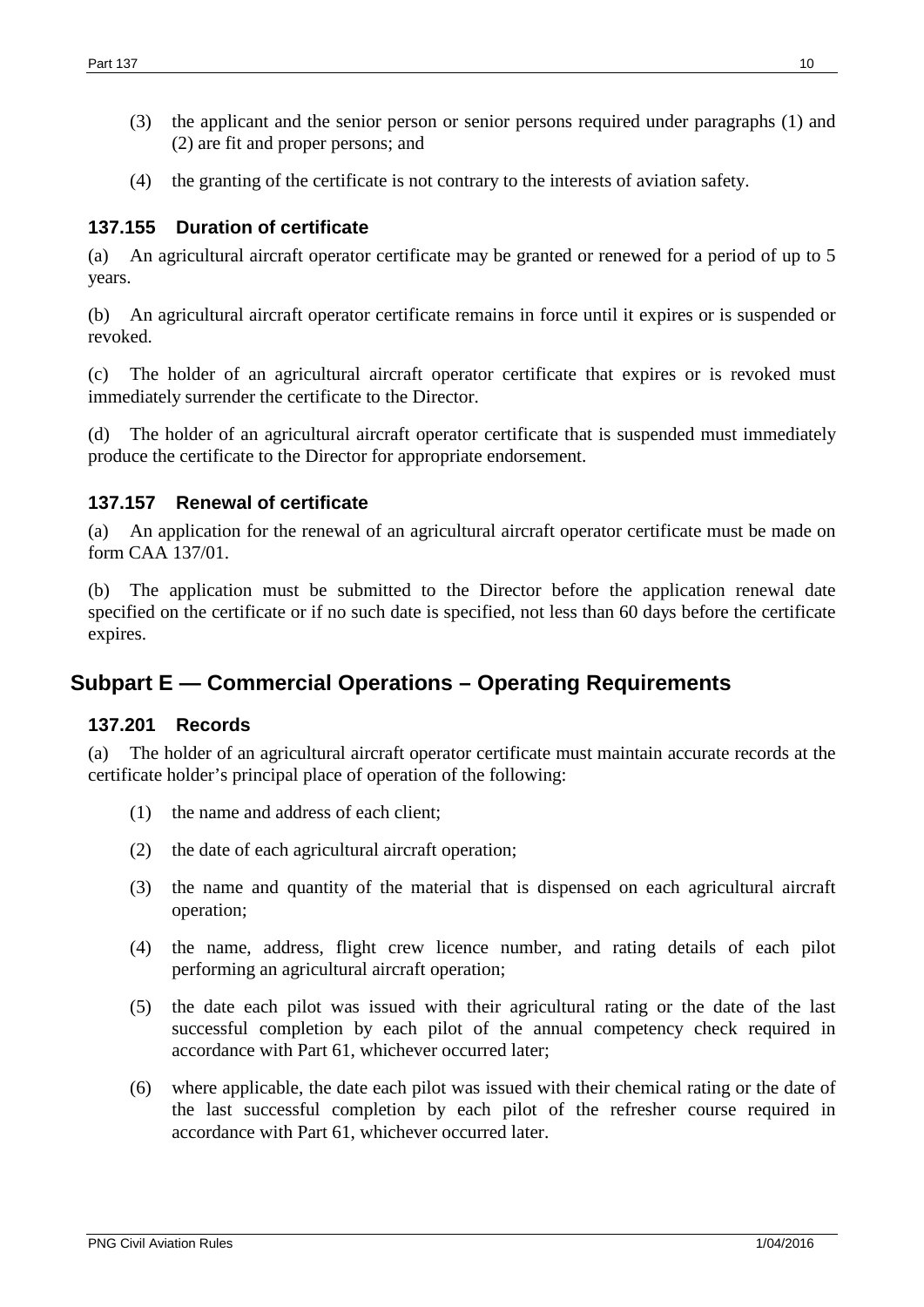(b) The records required under paragraph (a) must be retained for a period of not less than 2 years from the date of completion of the operation.

#### **137.203 Remote base operations**

The holder of an agricultural aircraft operator certificate who performs a commercial agricultural aircraft operation for a period of 14 or more consecutive days from a base which is not the operator's principal place of operation must appoint a base pilot who—

- (1) holds a current agricultural rating and, if applicable, a current chemical rating; and
- (2) is responsible for the operations from that remote base; and
- (3) may be responsible for arranging work rosters and maintaining records.

#### **137.205 Operations over congested areas**

(a) A holder of an agricultural aircraft operator certificate who intends to perform an agricultural aircraft operation over a congested area of a city, town, or settlement must—

- (1) in conjunction with, and for the briefing of every person and organisation involved in the operation, document a plan for the operation; and
- (2) ensure that every person and organisation involved in the operation is briefed on the plan that is required under paragraph  $(a)(1)$ ; and
- (3) give notice of the operation to the public by an effective means.
- (b) The plan required under paragraph  $(a)(1)$  must contain—
	- (1) information about any obstruction to flight; and
	- (2) details of the emergency landing capability of the aircraft used; and
	- (3) details of any co-ordination that may be necessary with the appropriate air traffic control service.

(c) A pilot-in-command of an aircraft performing an agricultural aircraft operation over a congested area of a city, town or settlement, must comply with the plan that is required under paragraph (a)(1).

(d) The holder of the agricultural aircraft operator certificate must retain the plan required under paragraph (a)(1) for a period of at least 2 years from the date that the operation is completed.

#### **137.207 Personnel requirements**

The holder of an agricultural aircraft operator certificate must continue to employ, engage or contract the senior persons specified in 137.153(1) and (2).

#### **137.209 Changes to operations**

The holder of an agricultural aircraft operator certificate must—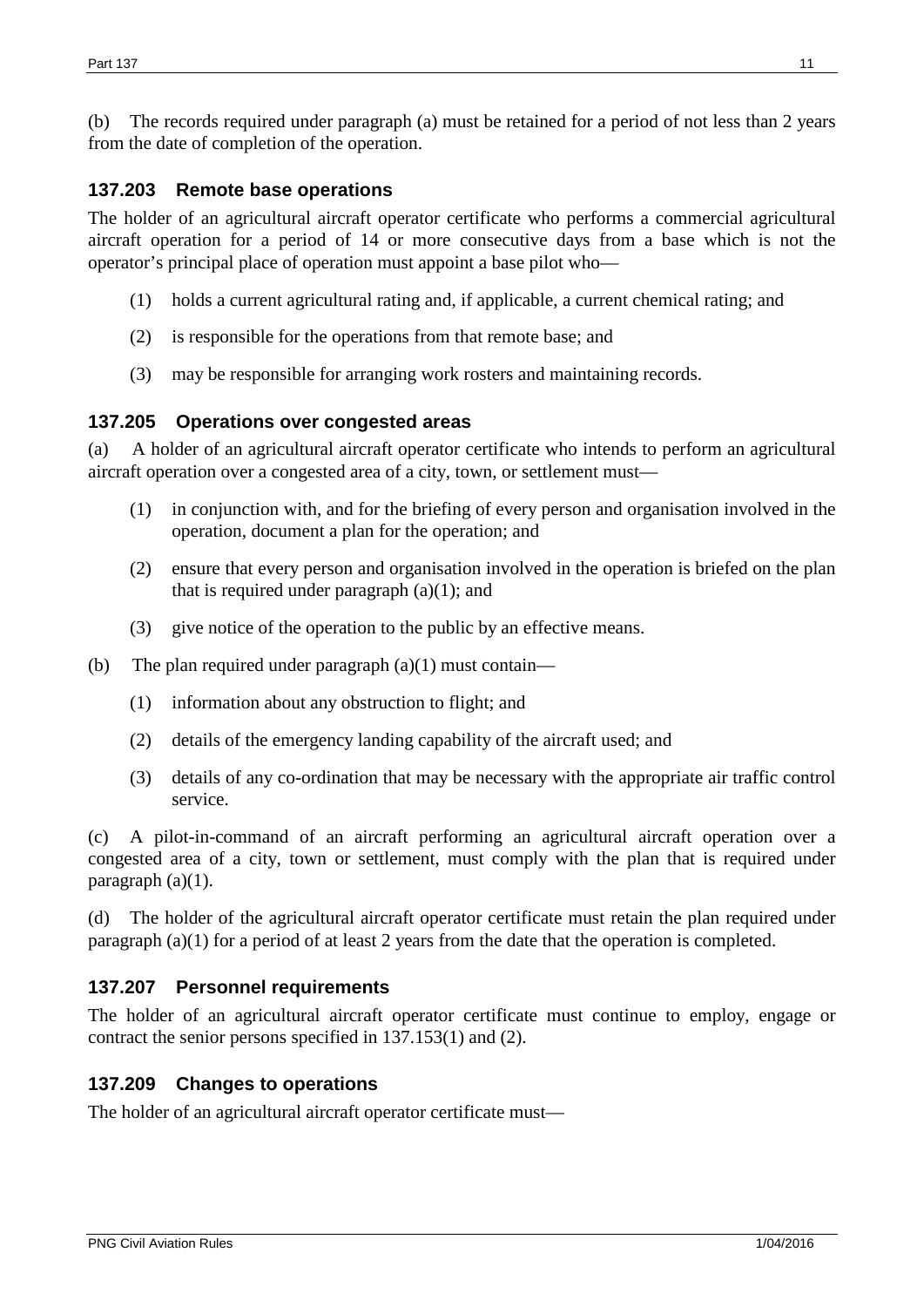- (1) notify the Director in writing of any change that affects the currency of any information required by form CAA 137/01; and
- (2) obtain prior acceptance from the Director before changing the Chief Executive or Chief Pilot.

## **Subpart F — Instruments and Equipment**

### **137.251 Purpose**

This Subpart prescribes the instruments and equipment required in addition to the Part 91 requirements for aircraft to be used for an agricultural aircraft operation performed under this Part.

### **137.253 General**

No person may commence an agricultural aircraft operation unless—

- (1) the aircraft is equipped with the type and number of instruments and equipment required in accordance with Part 91 and this Subpart; and
- (2) the instruments and equipment installed in the aircraft comply with the relevant specifications and airworthiness design standards listed in—
	- (i) Appendix C to this Part; and
	- (ii) Appendix B to Part 21; and
	- (iii) Part 26; or
	- (iv) alternative specifications or standards acceptable to the Director; and
- (3) the instruments and equipment are installed in accordance with the aircraft manufacturer's instructions or other instructions acceptable to the Director; and
- (4) except as may be provided by a MEL approved under Part 91 for use for that aircraft, the instruments and equipment installed in the aircraft are in an operable condition.

### **137.255 Seating and restraints**

The operator of an agricultural aircraft must ensure that the aircraft is equipped with a shoulder harness for each crew seat.

### **137.257 Additional instruments**

The operator of an agricultural aircraft must ensure that the aircraft is equipped with a slip indicator.

### **137.259 Additional equipment**

The operator of an agricultural aircraft must ensure that the aircraft is equipped with—

- (1) approved hoppers or spray tanks as applicable; and
- (2) a means of indicating to the pilot the upper level of the hopper contents; and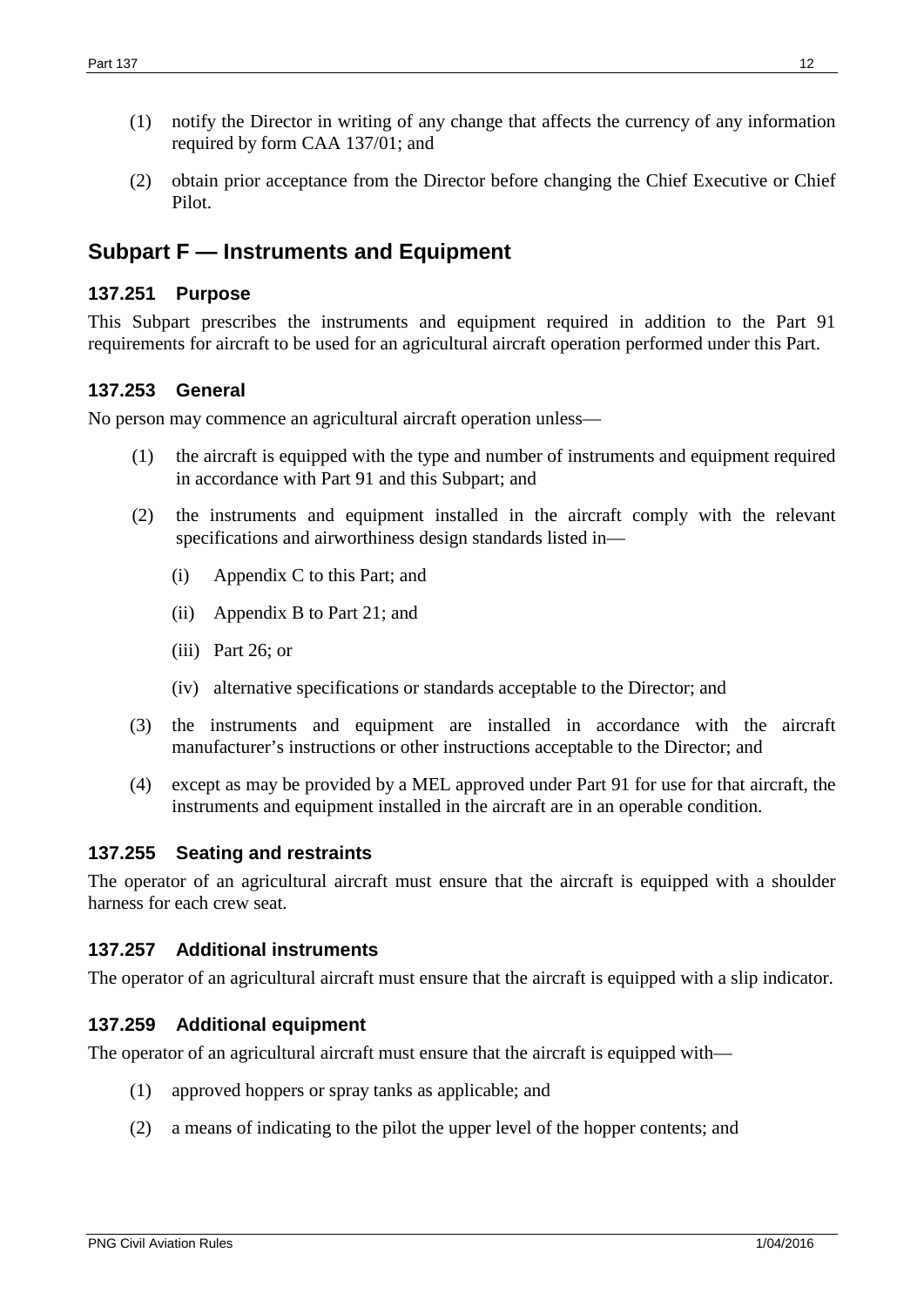- (4) applicable placarding in accordance with Appendix C including—
	- (i) hopper or spray tank maximum structural load as specified in the aircraft flight manual; and
	- (ii) passenger locations; and
	- (iii) flight limitations; and
	- (iv) jettison capability.

## **Subpart G — Reserved.**

## **Appendix A — Third Party Risk**

A third party risk exists where there is a third party, or property of a third party, within the take-off area prescribed in Figure 1.





# **Appendix B — Overload Weight Determination**

- (a) The pilot procedures required by 137.103(a) consist of—
	- (1) finding the MCTOW in the aeroplane flight manual and the original aeroplane limit load factor; and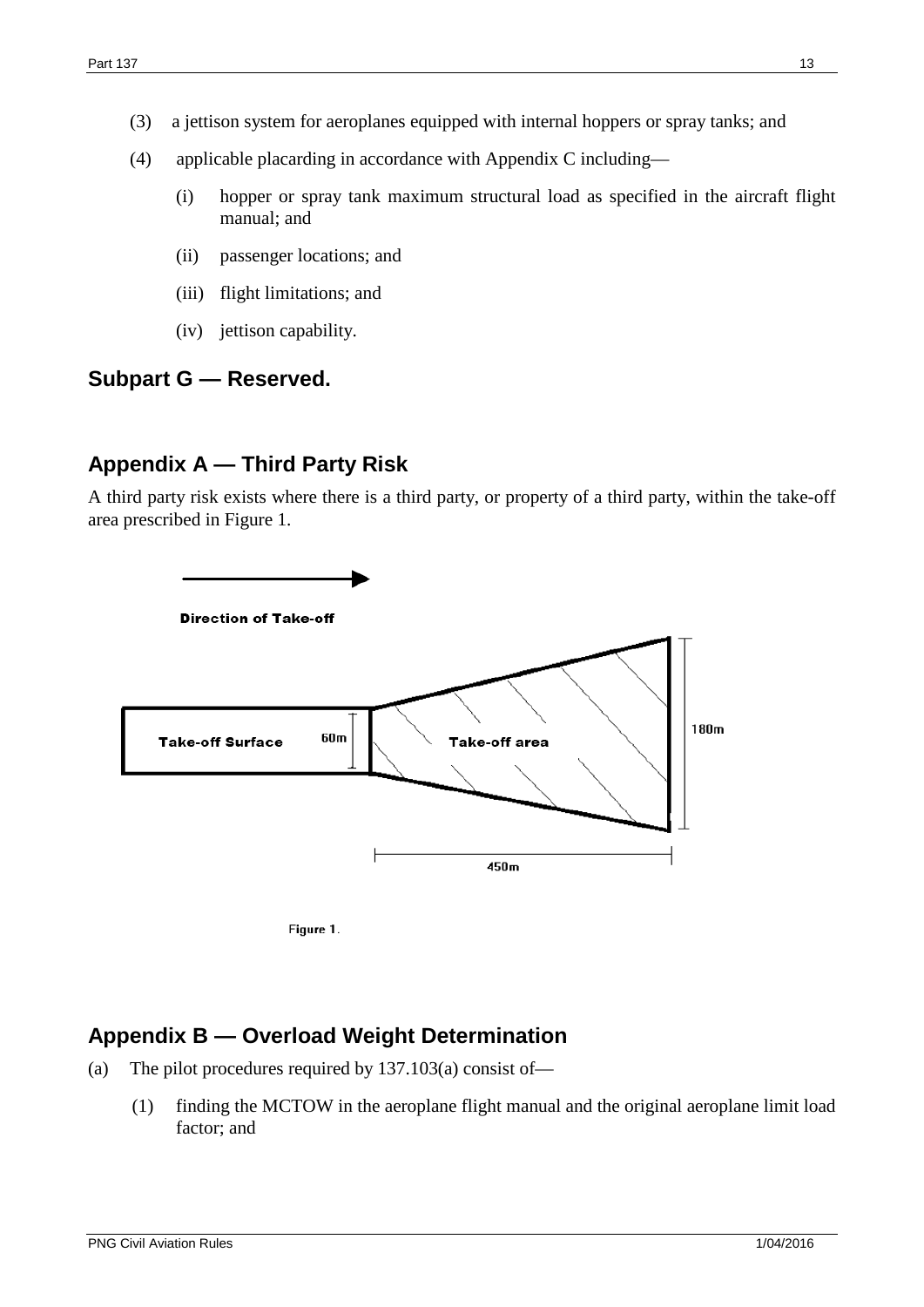- (2) locate the 'original aeroplane limit load factor' on the horizontal axis of figure 2, going vertically up to the reference line and then horizontally to the vertical axis to read the 'maximum recommended percentage weight increase'; and
- (3) increasing the original category MCTOW by this percentage to find the new maximum take-off weight.





(b) When considering whether to operate up to this new maximum take-off weight, the pilot must take the following factors into account:

- (1) the pressure altitude of the aerodrome;
- (2) the ambient temperature at the aerodrome;
- (3) the runway surface type and condition;
- (4) the runway slope in the direction of take-off;
- (5) the headwind or tailwind component in the direction of the take-off;
- (6) any other factors that may affect the performance of the operation.

## **Appendix C — Instruments and Equipment Airworthiness Design Standards**

Instruments and equipment required by Subpart F must meet the following specifications and requirements:

#### **C.1 Seating and restraints**

Seats and shoulder harnesses must be designed using an ultimate forward and resulting inertia force of 12g.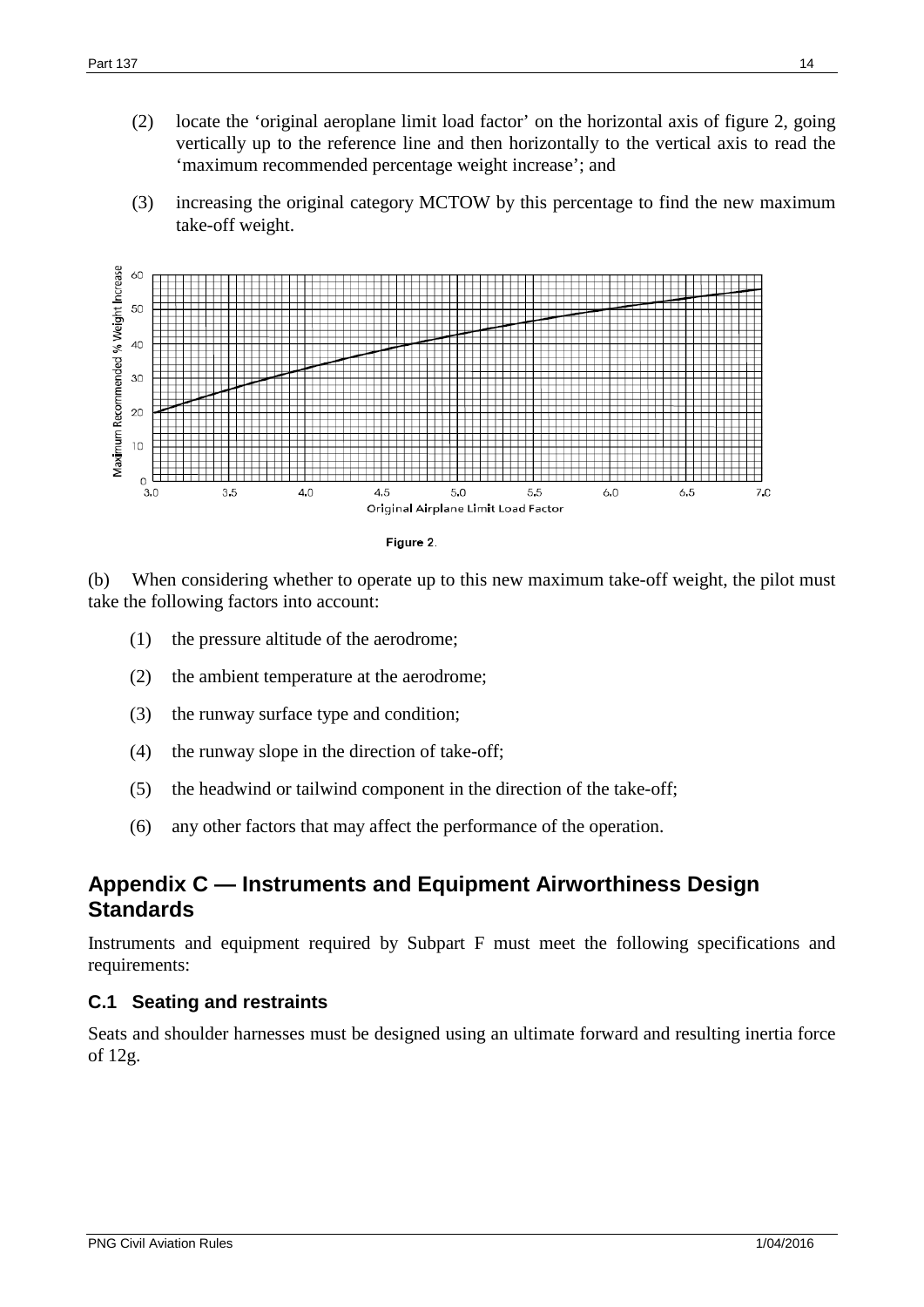#### **C.2 Hoppers and spray tanks**

(a) A hopper or spray tank and its support structure that is situated in such a position that it could injure an occupant if it came loose in a minor crash landing must be designed using an ultimate forward and resulting inertia force of 12g.

(b) A hopper or spray tank and its support structure that is situated in front of the crew must be designed using ultimate inertia forces of—

- (1) 1.5g rearwards; and
- (2) 1.0g sideways.

(c) For the purposes of paragraph (a) and (b), the hopper or spray tank must be assumed to be filled to the maximum load specified in the aircraft flight manual.

#### **C.3 Hopper upper level contents**

Hoppers must be provided with a means for the pilot to detect the upper level of the contents, by indication or observation, for all loads in excess of half the maximum hopper load specified in the aircraft flight manual, allowing for the likely range of agricultural material densities to be carried.

#### **C.4 Jettison system**

- (a) A jettison system must be—
	- (1) simple to operate; and
	- (2) designed so that once the control is selected by the pilot the load will fully discharge without requiring the pilot to continue holding the control.
- (b) The capability of the jettison system must be—
	- (1) demonstrated by a flight test using—
		- (i) the maximum permitted load of Superphosphate specified in the flight manual; and
		- (ii) when specialised role equipment is fitted, the maximum permitted load of the agricultural material typically used when that role equipment is fitted; and
	- (2) specified in the aeroplane flight manual.

#### **C.5 Markings and placards**

#### *C.5.1 General*

(a) Markings and placards must be displayed in a conspicuous place that may not be easily erased, disfigured, obscured, or removed.

(b) Units used on markings and placards must be the same as those on the related instrument or in the related aircraft flight manual.

#### *C.5.2 Hopper or spray tank maximum loadings*

A placard stating the maximum hopper or spray tank load must—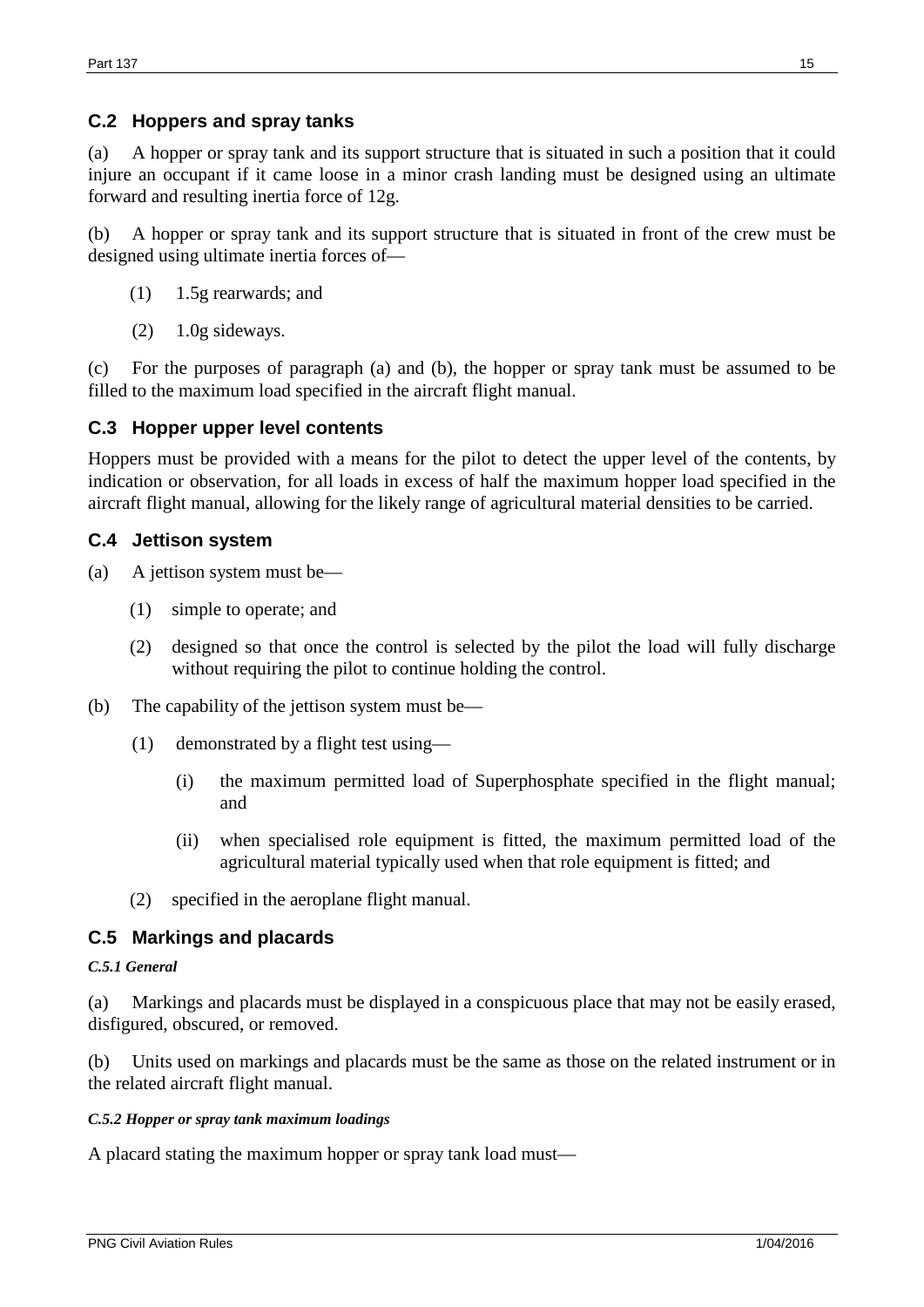- (1) be located—
	- (i) adjacent to the hopper or tank filler; and
	- (ii) in full view of the normal loading positions; and
- (2) state a maximum load not exceeding the permitted maximum hopper load.

#### *C.5.3 Jettison capability*

Agricultural aeroplanes equipped with a jettison system in accordance with 137.259(3) must have a placard with the following wording displayed in the cockpit and in view of the pilot:

#### **CAUTION**

#### **The jettison capability of this aeroplane may differ depending on the aeroplane configuration and the type and condition of the material to be dispensed.**

#### *C.5.4 Passenger locations*

For each passenger position not readily visible from the outside of an aircraft, the exterior must be marked on both sides of the fuselage adjacent to the passenger position with the following diagram: